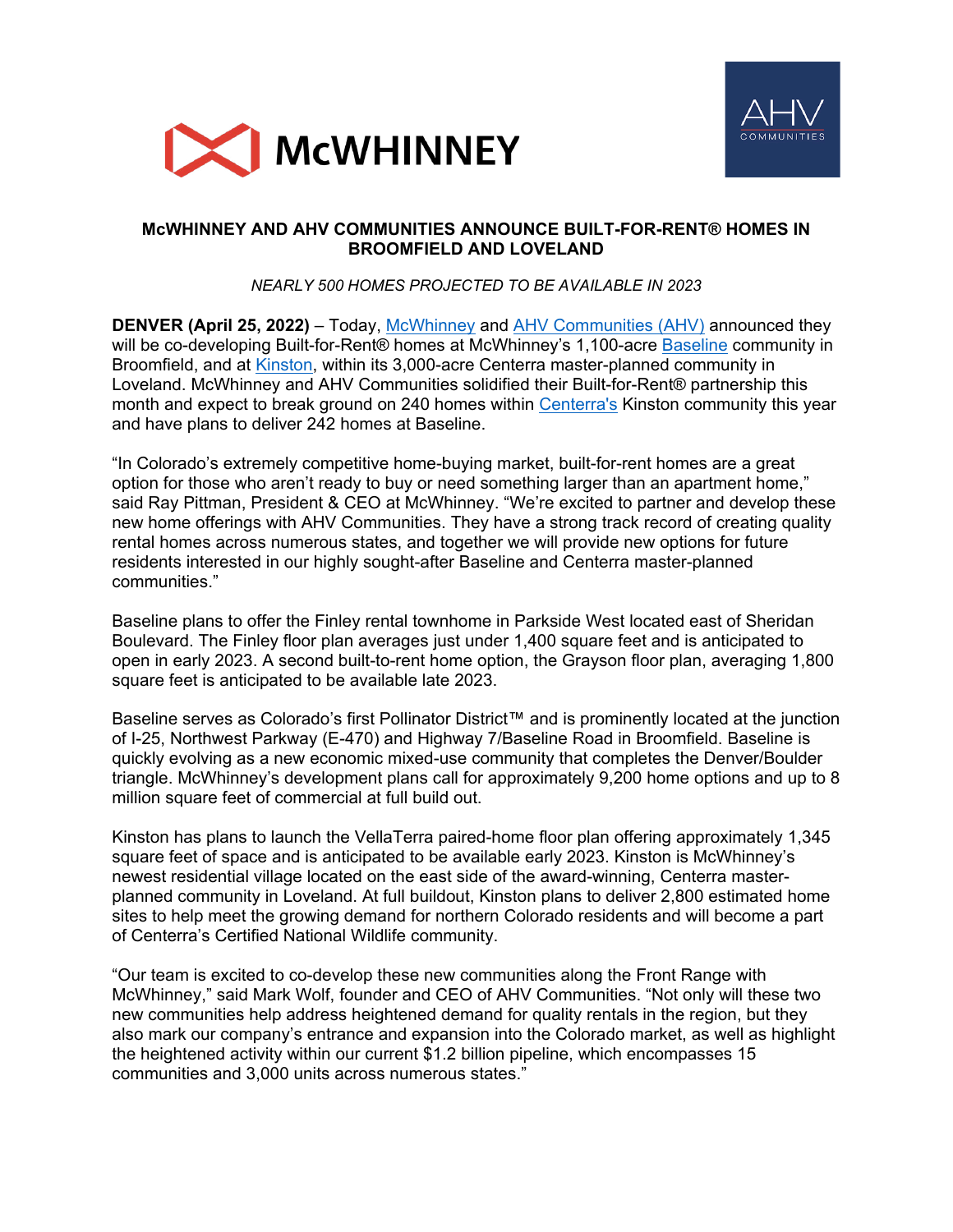



The Finley and Grayson at Baseline and VellaTerra at Centerra Built-for-Rent® home communities will be AHV's first in Colorado. Like all AHV Communities, the rental homes will be managed and maintained onsite to ensure top customer service to prospective and current residents. Additionally, each community will be outfitted with an enviable suite of onsite, exclusive amenities including a pool, fitness center and a community center to gather. Additional amenities spread across the communities are planned to include outdoor spaces and game courts, barbeque and picnic areas, spa jacuzzies, bike rooms and conference rooms.

###

**Contacts:** 

**Celeste Smith McWhinney** [celeste.smith@mcwhinney.com](mailto:celeste.smith@mcwhinney.com) P: 970-402-7409

**Caitlin Jenney** GroundFloor Media for Centerra and Baseline [cjenney@groundfloormedia.com](mailto:cjenney@groundfloormedia.com) P: 303-517-6890

**Julie Fornaro** for AHV Communities [jfornaro@newgroundco.com](mailto:jfornaro@newgroundco.com) P: 562-587-3957

## **About McWhinney**

[McWhinney](https://www.mcwhinney.com/) is passionate about creating great places and providing awe-inspiring experiences. Since 1991, McWhinney has planned and developed more than 6,000 acres of innovative and sustainable master-planned communities and more than 12 million square feet of vertical commercial and mixed-use properties throughout the Rocky Mountain region and the West Coast. Over the years, McWhinney has been recognized for significant real estate development contributions, including being named Colorado's "Developer of the Year" by the National Association of Industrial and Office Properties (NAIOP), multiwinner of the Urban Land Institute's (ULI) Global Awards for Excellence, The Denver Business Journal (DBJ) Real Estate Champions – Catalyst Award for Denver Union Station and the Development Deal of the Year for Denver Union Station by NAIOP. McWhinney has been ranked 11 and 13 on the list of the Best Small and Medium-Sized Companies to work for in America.

## **About AHV Communities**

AHV Communities ("AHV") is a privately held developer, builder, operator and industry leader in Built-for-Rent® luxury single-family and attached rental communities. AHV Master Planned Rental Communities™ serve renters in premium supply constrained markets with quality constructed and well amenitized rental homes set within contiguous communities. All AHV communities are maintained onsite, ensuring longterm asset quality and a stronger value proposition for renters, cities and investors alike. AHV Communities is responsible for the delivery of 4,100 units/lots with a value over \$1.5 billion. The company recently moved its headquarters to San Antonio, Texas but still maintains a full staff in Costa Mesa, California. [www.ahvcommunities.com](http://www.ahvcommunities.com/) 

## **About Centerra**

Centerra, an award‐winning 3,000‐acre master‐planned community located in Loveland at the heart of northern Colorado, is a McWhinney development that was built on the belief that nature provides the